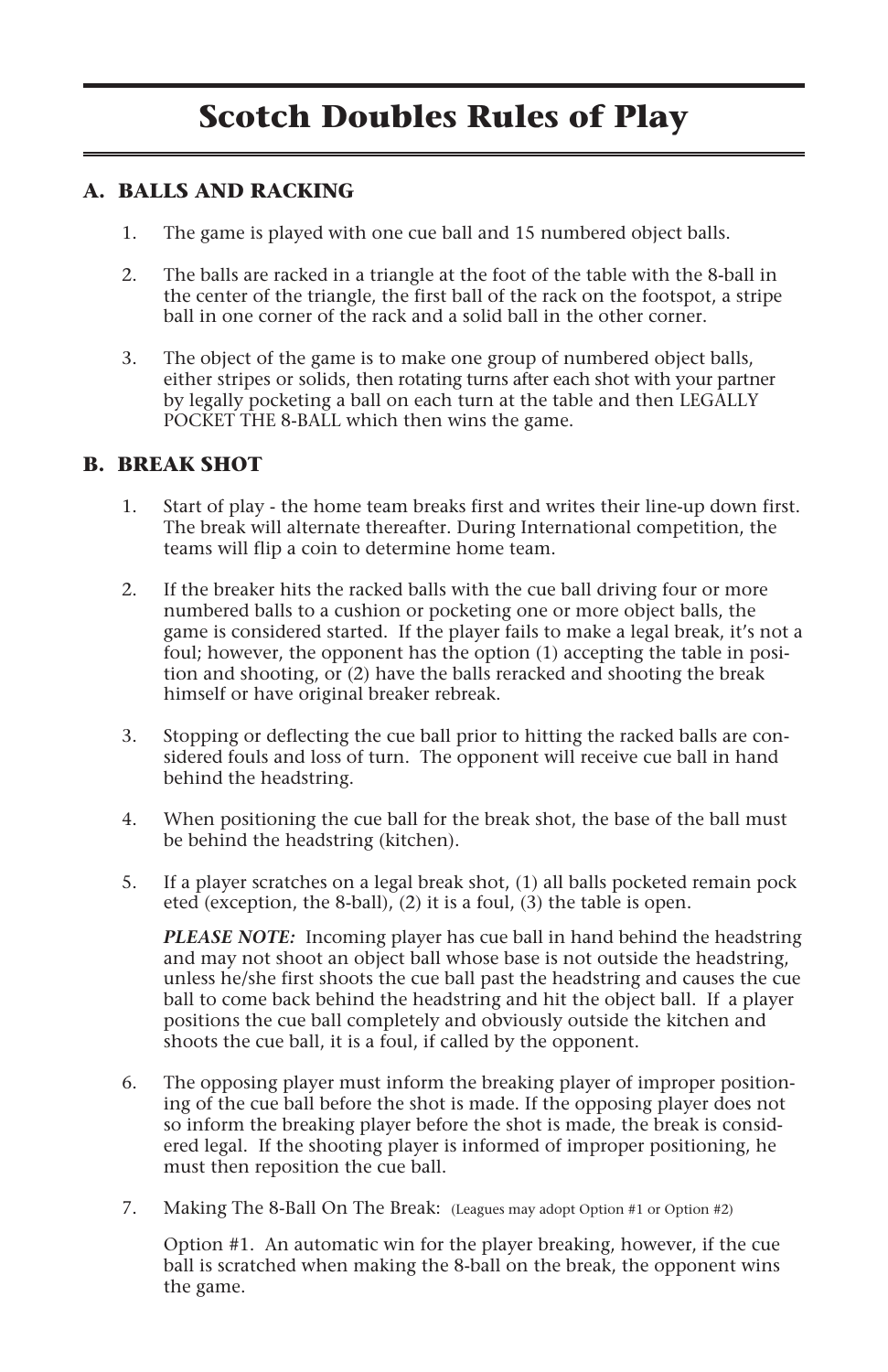# **VNEA Rules and Scoring**

Option #2. The breaker may ask for a rerack or have the 8-ball spotted and continue shooting. Should the breaker pocket the 8-ball and scratch, the incoming player has the option of spotting the 8-ball and shooting from behind the headstring or reracking and assuming the break. Using Option #2, a game cannot be won or lost with an 8-ball on the break, regardless of what is pocketed on the same shot.

During International Championships and Junior Championships, Option #2 will be used.

- 8. If the player legally breaks the racked balls and does not make any balls, his opponent then shoots, having an open table.
- 9. If a player jumps an object ball off the table on the break shot, it is a foul and the incoming player has the option of (1) accepting the table in position and shooting, or (2) taking cue ball in hand behind the headstring and shooting. Any jumped balls are spotted in numerical order.

### **C. OPEN TABLE**

The table is "open" when the choice of groups (stripes or solids) has not yet been determined. When the table is open, it is legal to hit a solid first to make a stripe or vice versa. Note: The table is always open immediately after the break shot. When the table is open it is legal to hit any solid or stripe or the 8-ball first in the process of pocketing the called stripe or solid. On an open table, all pocketed balls remain pocketed. The choice of stripes or solids is not determined on the break even if balls are made from only one or both groups. THE TABLE IS ALWAYS OPEN IMMEDIATELY AFTER THE BREAK SHOT. The choice of group is determined only when a player legally pockets a called object ball after the break shot.

### **D. GAME**

In Call Pocket, obvious balls and pockets do not have to be indicated. It is the opponent's right to ask which ball and pocket if he is unsure of the shot. Banks and combinations are not considered obvious and both the object ball and the pocket must be called or it is loss of turn. When calling the shot, it is NEVER necessary to indicate details such as the number of cushions, banks, kisses, caroms, etc. Any balls pocketed on a foul remain pocketed, regardless of whether they belong to the shooter or the opponent.

The opening break is not a "called pocket." Any team performing a break shot in Scotch Doubles 8-Ball may continue to shoot their next shot so long as they legally pocketed any object ball on the break and they alternate turns.

When a team has pocketed all of the balls in their group, they then shoot at the 8-ball, physically designating the pocket with a pocket marker. The marker is to be placed on the table completely within the first two diamonds on either side of the pocket. The entire area between the diamonds included. You do not have to touch or move the marker if it is already at your intended pocket.

### **E. PLAY**

1. If a shooter inadvertently pockets his opponents ball, it remains down. However, if the shooter does not legally pocket one of his own group, he loses his turn.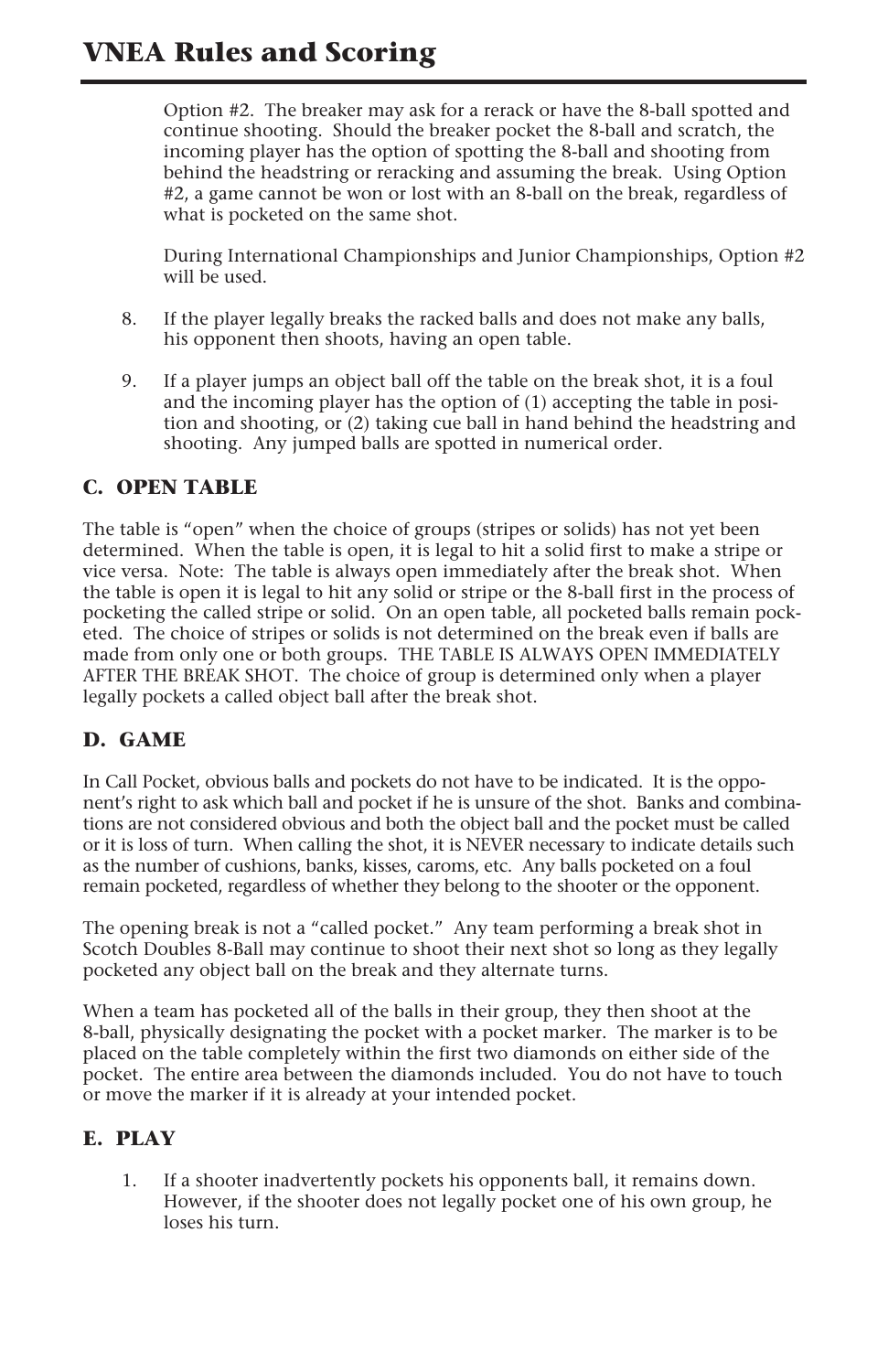# **VNEA Rules and Scoring**

- 2. Each team continues to rotate shots so long as they legally pocket any of their object balls (Exception: calling a safety). Should players fail to pocket their designated group ball they shall lose their turn.
- 3. If a player fails to hit the 8-ball while shooting at it, it is a foul and the game continues. **When the 8-ball is the legal object ball, a scratch or foul is not a loss of game if the 8-ball is not pocketed or jumped off the table. Incoming player has cue ball in hand**.
- 4. In the event the cue ball or an object ball stops on the edge of the pocket then falls into the pocket because of vibrations, fan or stamping of feet, it shall be replaced on the edge of the pocket as near as possible to its position before interference.
- 5. If any object ball is jumped off the table, it is a foul and loss of turn, unless it is the 8-ball, which is a loss of game. Any jumped object balls are spotted in numerical order.
- 6. SLOW PLAY RULE: Exaggerated slow play will be penalized. After a warn ing, any longer than ONE MINUTE between shots will be a foul. The third infraction will result in loss of game. During National competition, referees judgment will prevail and both players will be timed.
- 7. STALEMATED GAME: If in 3 consecutive turns at the table by each player (6 turns total), they purposely foul or scratch and both players agree that attempting to pocket or move an object ball will result in immediate loss of game, then the game will be considered a stalemate. The balls will then be re-racked and the breaker of the stalemated game will break again. *PLEASE NOTE:* Three consecutive fouls by one player is not a loss of game.

### **F. LOSS OF GAME**

- 1. Pocketing the 8-ball when it is not the legal object ball except on an opening break.
- 2. Pocketing the 8-ball on the same stroke as the last of his group of balls.
- 3. Jumping or knocking the 8-ball off the table at any time.
- 4. Pocketing the 8-ball in a pocket other than the one designated.
- 5. Fouling while (pocketing) the 8-ball in the designated pocket.
- 6. Third infraction of the slow play rule.
- 7. Pocketing the 8-ball and the cue ball on the break stroke. (This varies, if your league considers an 8-ball break a win.)
- 8. Not correctly marking the pocket while pocketing the 8-ball.
- Note: All infractions above must be called before the next shot is taken. **Only the players involved may call an infraction.**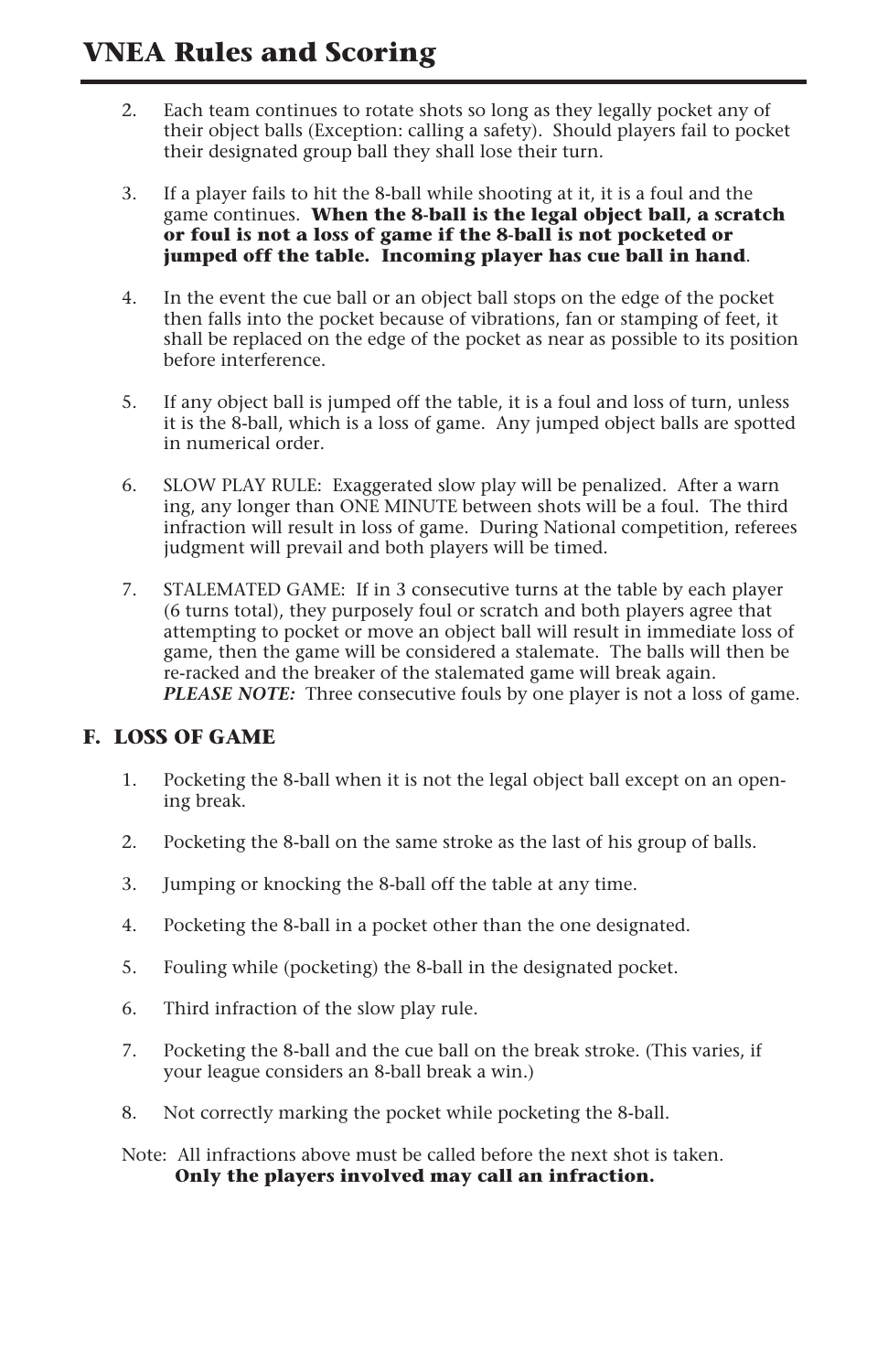### **G. LEGAL SHOTS**

On all shots (exception: page 20C and on the break), the shooter must hit one of his group of balls first and  $(1)$  pocket any group ball, or  $(2)$  cause the cue ball or any other ball to contact a rail. \* (There are two groups of balls: stripes and solids)

*PLEASE NOTE:* It is permissible for the shooter to bank the cue ball off a rail before contacting his object ball; however, after contact with his object ball, any group ball must be pocketed, OR the cue ball or any other ball must contact a rail.

"SAFETY" SHOT: For tactical reasons a player may choose to pocket an obvious object ball and also discontinue his turn at the table by declaring "safety" in advance. A safety shot is defined as a legal shot. If the shooting player intends to play safe by pocketing an obvious object ball, then prior to the shot, he must declare a "safety" to his opponent. If this is NOT done, and one of the shooter's object balls is pocketed, the shooter will be required to shoot again. Any ball pocketed on a safety shot remains pocketed.

### **H. FOULING**

All fouls must be called and acknowledged before next shot is taken. (except scratching) The following results in fouls:

- 1. Failure to switch players after each shot.
- 2. Failure to make a legal shot as noted above.
- 3. Shooting the cue ball into a pocket or off table.
- 4. It is a foul when a player scratches on the break, or deflects the cue ball prior to hitting the racked balls. The incoming player receives (Cue ball in hand behind the headstring).
- 5. When placing the cue ball in position, any forward stroke motion contacting the cue ball will be a foul, if not a legal shot.
- 6. Shooting without at least one foot touching the floor.
- 7. 15 seconds maximum coaching between shots. Any longer is a foul.
- 8. Object Ball Frozen To Cushion Or Cue Ball.

This applies to any shot where the cue ball's first contact with a ball is with one that is frozen to a cushion or to the cue ball itself. After the cue ball makes contact with the frozen ball, the shot must result in either:

- a) A ball being pocketed, or;
- b) The cue ball contacting a cushion, or;
- c) The frozen ball being caused to contact a cushion attached to a separate rail, or;
- d) Another object ball being caused to contact a cushion with which it was not already in contact.

Failure to satisfy one of those four requirements is a foul.

A ball which is touching a cushion at the start of a shot and then is forced into a cushion attached to the same rail is not considered to have been driven to that cushion unless it leaves the cushion, contacts another ball, and then contacts the cushion again. An object ball is not considered frozen to a cushion unless it is examined and announced as such by either the referee or one of the players prior to that object ball being involved in a shot.